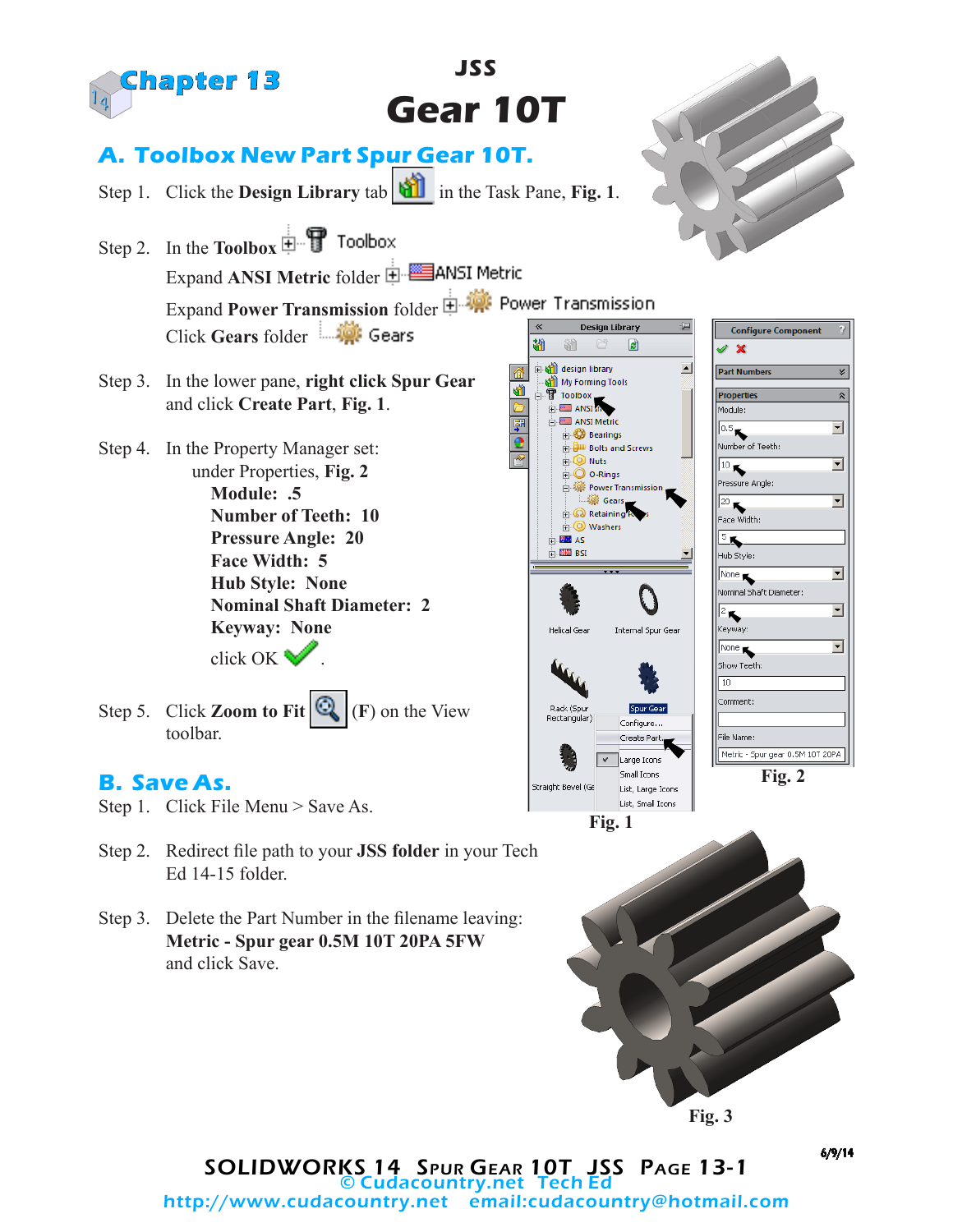## **C. Create Plane.**

Step 1. Click **Plane 3**  $\Diamond$  in the Feature Manager to select Plane, **Fig. 4**.



☎ ||凫

**D** History

 $\overline{\mathbf{v}}$ 

 $\bullet$ 

Metric - Spur gear 0.5M 10T 20PA

»

 $\hat{\mathbf{Q}}$  Plane

Message

V X ÷

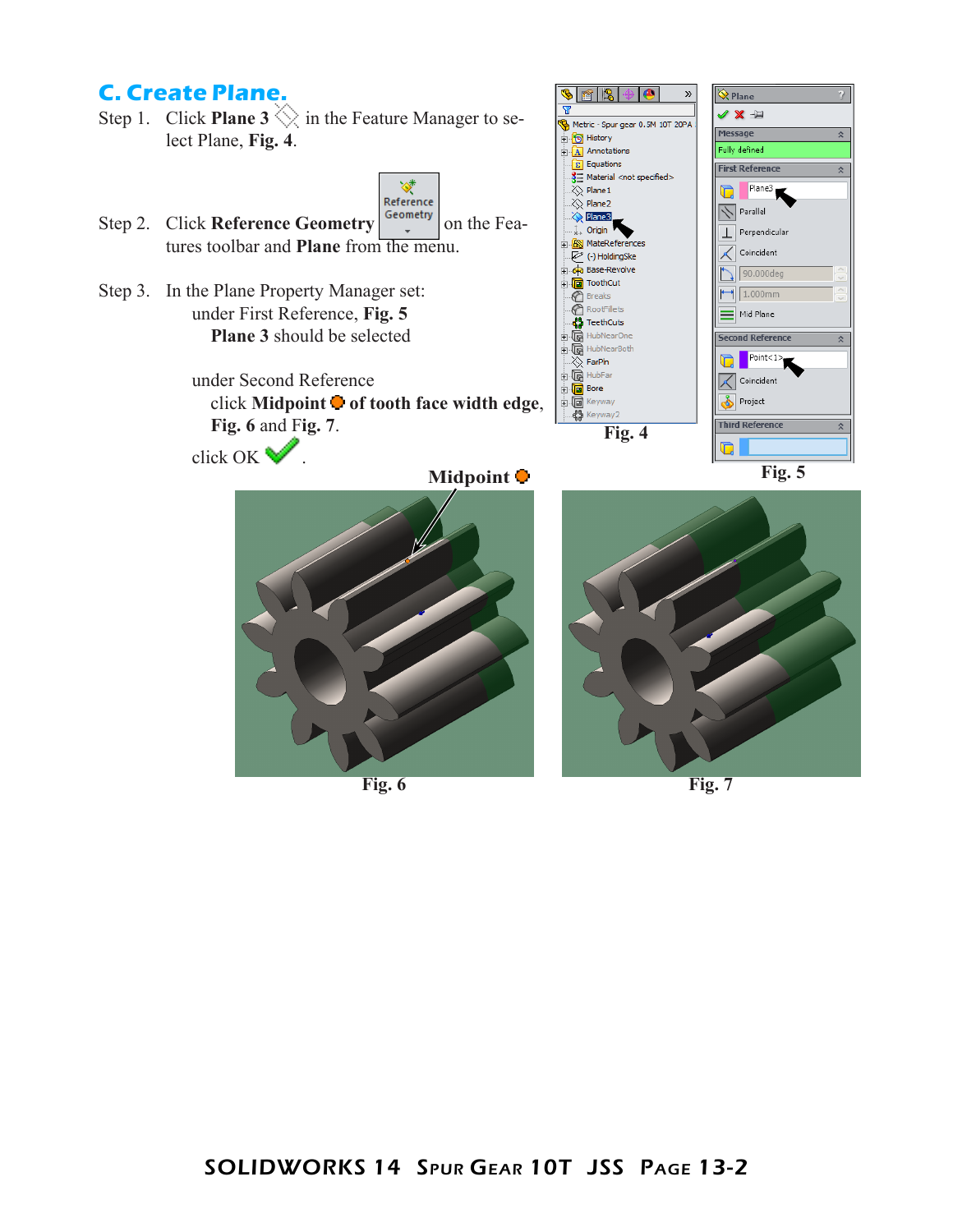## **D. Pitch Circle.**

Step 1. Click new **Plane4** in the Feature Manager and click **Sketch**  on the Context toolbar, **Fig. 8**.



- Step 3. Click **Circle 6** (**S**) (**S**) on the Sketch toolbar.
- Step 4. Draw a circle starting at the Origin **Fig. 9**.
- € Step 5. Click **Smart Dimension**  $\Big| \text{Symant}_{\text{Dimension}} (S)$  on the Sketch toolbar.
- Step 6. Dimension circle **diameter 5**, **Fig. 10**. Module \* Number of Teeth = Pitch diameter or  $.5 * 10 = 5$
- **Fxit** Step 7. Click **Exit Sketch** sketch on the Sketch toolbar.

## **E. Material ABS Plastic.**

- Step 1. Click **Isometric T** on the Standard Views toolbar. (**Ctrl-7**)
- Step 2. **Right click Material**  $\frac{3}{5}$  in the Feature Manager and click **Edit Material**, **Fig. 11**.
- Step 3. **Expand Plastic** in the material tree and select **ABS**. Click **Apply** and **Close**.
- Step 4. Save. Use **Ctrl-S**.





 $\gg$ 

**Origin**

Y

**b** History  $A$  Annotations  $\sqrt{\sum_{i=1}^{n} E_{i}}$  Equations  $\sqrt{3}$  Material <not specified>

 $\overline{\diamond}$  Plane 1  $\gg$  Plane2  $\gg$  Plane3  $\sum_{k=1}^{N}$  Origin **B** MateReferences (-) HoldingSke Base-Revolve

Metric - Spur gear 0.5M 10T 20PA

**Fig. 9**

5

**Fig. 10**



SOLIDWORKS 14 Spur Gear 10T JSS Page 13-3